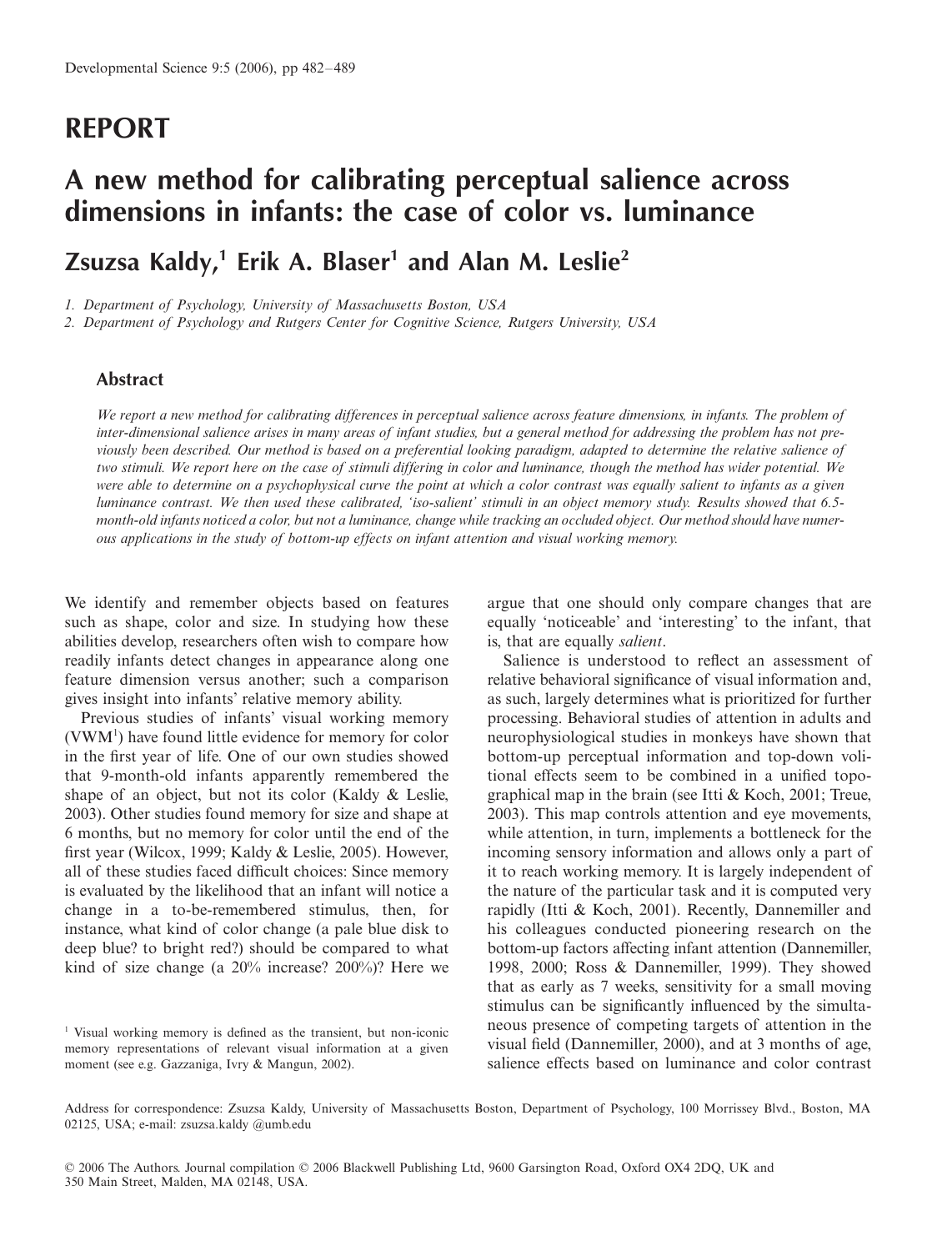

**Figure 1** Salience calibration. (a) The purpose of salience calibration is to find equally (or iso) salient differences along the color and the luminance dimensions. (b) A sample stimulus from Experiment 1.

contribute to orienting (Ross & Dannemiller, 1999; see also Atkinson, Hood, Wattam-Bell & Braddick, 1992).

As part of a larger push toward the incorporation of the technical conventions of adult psychophysical studies to infant research (see Aslin & Fiser, 2005), here we describe how to extend a preferential looking paradigm so that one can psychophysically calibrate salience, across perceptual dimensions. Our particular goal here was to compare infants' ability to notice changes in color versus changes in luminance – and therefore gain insight into relative memory – where those changes have been calibrated to be equally salient.

## **1. Experiment 1: Calibrating salience**

To develop a salience calibration paradigm, we adapted the classic forced-choice preferential looking (FPL) method that has proved exceptionally useful in perceptual threshold measurements (Teller, 1979; for a recent review, see Teller, 1997), in order to compare the relative salience of two stimuli.<sup>2</sup>

Our goal was to lay the groundwork for a comparison of visual working memory for color versus luminance. To accomplish this, we needed to generate a set of three stimuli (see Figure 1a): a 'baseline' item, an item that differs from the baseline only in color, and another item that differs only in luminance. These three items should also satisfy the following condition: the salience difference between the baseline and the color item should be equal to the salience difference between the baseline and the luminance item.

## 1.1. Methods

#### 1.1.1. Subjects

Nine healthy, full-term, 6.5-month-old infants (three females) participated in this study (age: 180 days−210 days, mean:  $194.1 \pm 7.0$  days). One additional infant was tested but was excluded due to fussiness.

#### 1.1.2. Apparatus

Infants sat on their parent's lap 40 cm from a 17″ LCD monitor. Stimuli were designed using Macromedia Director MX and were presented on a Dell computer. A concealed video camera positioned above the monitor recorded infants' behavior. The room was dimly lit, and dark blue curtains isolated the testing area.

#### 1.1.3. Stimuli and procedure

Computer displays of two static disks were presented on a uniform, brown background: a 'standard' red disk, isoluminant with the background,<sup>3</sup> and a lighter-brown (that is, yellow) 'comparison' disk. As shown in Figure 1b, <sup>2</sup> Note that there are other ways to operationally define salience – one the intensity of the luminance comparison was chosen

could measure overall looking time, for instance. However, since salience is typically thought to drive attention allocation and therefore eye movements, there is considerable face validity for measuring first looks. In any case, we would expect other measures to produce consistent results.

<sup>&</sup>lt;sup>3</sup> Isoluminance was calibrated using the minimum motion technique on adults, which provides a valid estimate of infant values (Pereverzeva, Chien, Palmer & Teller, 2002).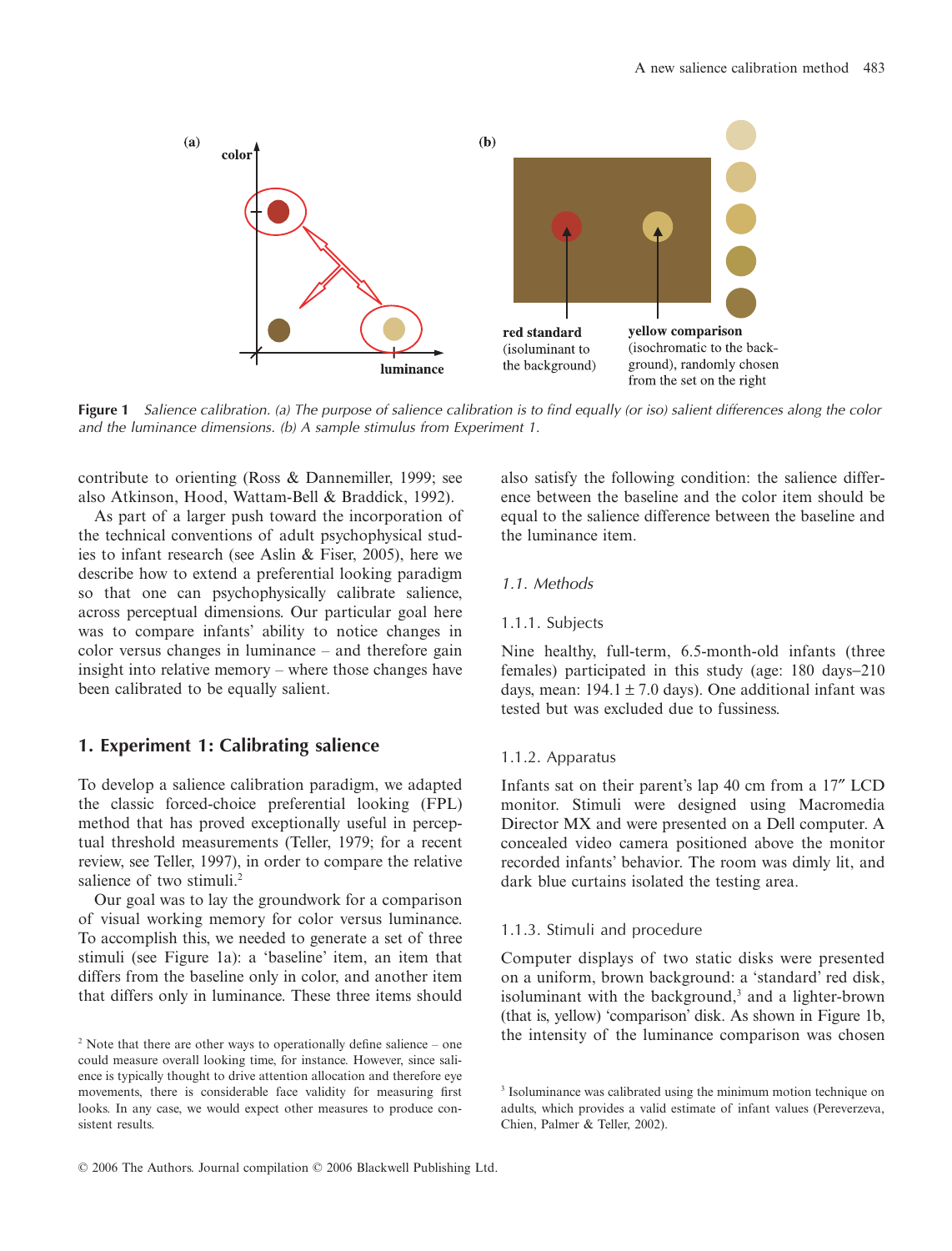**Table 1** The stimuli in CIE xyY coordinates: the first two values represent chromaticity, the third value represents luminance. Y1–Y5 refers to the 5 luminance levels for the comparisons

| Stimulus               | CIE xyY                                |              |
|------------------------|----------------------------------------|--------------|
| red standard           | (0.56, 0.34)                           | 4.5          |
| brown background       | (0.44, 0.40)                           | $\mathbf{H}$ |
| yellow comparisons: Y1 | $\mathbf{H}$<br>$^{\prime}$            | 9.1          |
| Y2                     | $^{\prime\prime}$<br>$^{\prime\prime}$ | 11.3         |
| Y3                     | $\mathbf{H}$<br>$^{\prime\prime}$      | 13.5         |
| Y4                     | $\mathbf{H}$<br>$^{\prime\prime}$      | 16.1         |
| Y5                     | $\mathbf{H}$<br>$\mathbf{H}$           | 18.6         |

randomly from five predetermined levels<sup>4</sup> (see Stephens & Banks, 1985, for a similarly executed manipulation of contrast). The corresponding CIE xyY coordinates are listed in Table 1.<sup>5</sup>

Stimuli were calibrated with Pantone's GalleryCAL software and a Pantone Spyder calibration device. Disks subtended 4 degrees of visual angle and were 8 degrees apart. The side of the comparison vs. the standard (left/ right) was randomized across trials.

A sound cued the beginning of each trial. Each stimulus pair (see Figure 1b for an example) was presented for 2 seconds. In between the trials, a black 4 deg  $\times$  4 deg fixation cross was presented in the center of the screen for 1 second. The dependent variable was the direction of the first look (left or right) for each trial. Parents were instructed to keep their eyes closed and to not interact with their infants during the experiment.

A maximum of 35 trials/subject were run. Twenty-five of these trials presented actual experimental stimuli (exactly 5 trials/stimulus pair); the other 10 trials were 'dummy' trials using one of the yellow comparison disks pitted against one of two novel red disks. Without the dummy trials, the standard red disk would have been presented as part of every trial display. Results from the dummy trials were not analyzed. Infants were videorecorded throughout the entire experiment. Later, offline, two trained observers, blind to the experimental stimuli, encoded infants' first look. Trials where there was a disagreement between the two observers were excluded (approximately 2% of all trials).

#### 1.2. Results, data analysis and discussion

A total of 193 trials were collected. All of the infant subjects had valid responses (left/right looks where the



**Figure 2** The luminance value that was iso-salient to a predetermined color difference with respect to background brown color (at 50% preference value) was determined from the results of the preferential looking test.

two observers were in agreement) in at least 15 of the 35 trials. The average number of completed trials was  $21.45$  per subject.<sup>6</sup> The resulting psychometric function appears in Figure 2. The data were best fit by a linear regression function  $(R^2 = 0.9962)$ . The horizontal axis represents the five luminance comparison values (for actual CIE coordinates, see Table 1). The vertical axis represents the percent of trials where the luminance comparison disk was preferred. The pattern of the results shows that when the luminance disk differed only slightly from the background brown, infants tended to look first at the red disk, while in those trials where it was much brighter than the background, infants looked at it first.

The 50% preference value taken from the psychometric function is our best estimate of the luminance stimulus that was 'iso-salient' to the color stimulus, with respect to the common background. This actual luminance value fell between the third  $(Y3)$  and fourth  $(Y4)$  comparison stimuli (CIE coordinates: (0.459, 0.422), 15.6). These results demonstrate that forced-choice preferential looking (FPL) can also serve as a salience calibration tool.

It is important to note that each test trial display included the same red disk paired with a randomly chosen luminance comparison (25 out of the 35 trials, since the 10 dummy trials used a different red disk, see above). Since during the test infants saw this red disk more often than any *particular* yellow comparison disk, it would be possible that the salience of the red disk decreased over time. In order to test this hypothesis, we conducted a split-half analysis. Averaged across subjects, the preference for the red disk in the first half of trials was 54.17%,

<sup>4</sup> The comparisons were equally spaced along the section of the luminance scale that we believed to have covered the ideal 0 and 100% preference values.

<sup>5</sup> The CIE xyY values describe the color and the luminance of our stimuli in a standard, device-independent color space.

<sup>&</sup>lt;sup>6</sup> In the rest of the trials subjects looked away from the monitor.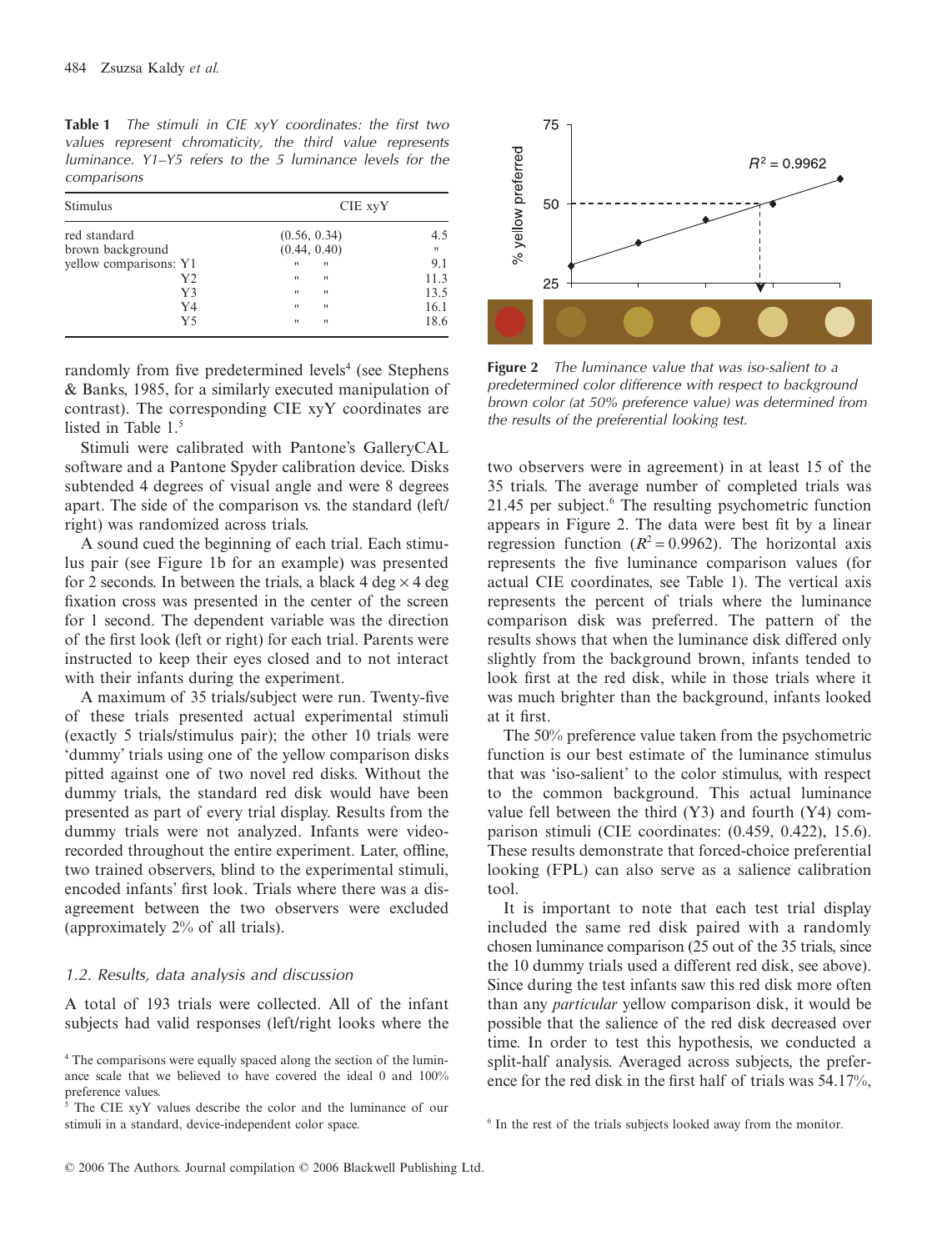and was nearly identical to the 55.67% preference in the second half. We also contrasted preference for the red disk for each subject in the first half of the trials to the second half with a paired two-sample *t*-test. The result of this test was not significant ( $p = .733$ ,  $t_8 = 0.353$ ). Therefore, we can conclude that the higher number of repetitions of the red disk did not influence its relative salience.

We were now able to construct the three stimuli needed for the memory task in Experiment 2 (see again Figure 1a). A 'baseline' stimulus was a disk that had the color and luminance of the brown background from Experiment 1, while the red disk and iso-salient yellow disk would serve as the color and luminance comparisons, respectively. The three stimuli so constructed had the following properties: (1) the red and the brown disk were isoluminant and only differed in chromaticity, (2) the yellow and the brown disk were isochromatic and only differed in luminance, and (3) the difference between the red and the brown disk was iso-salient to the difference between the yellow and the brown disk.

### **2. Experiment 2: Memory for color versus luminance**

Memory tests consisted of computer-generated animations and used the violation-of-expectation method. To create two stimulus pairs – a 'color change' pair and 'luminance change' pair, that is – we pitted the iso-salient red and yellow 'comparison' disks each against the 'baseline' brown disk. Infants in the Color condition were familiarized to the color pair and saw three subsequent test trials (see Figure 3) using this pair, while infants in the Luminance condition were familiarized to the luminance pair and accordingly saw three trials with this stimulus pair.



**Figure 3** Familiarization and test trials in the Color study of Experiment 2. Trials Red and Brown alternated during familiarization for a total of four trials. Trials Brown/Red and Red/Brown alternated during the three test trials. In the Luminance study of Experiment 2, all stimuli and events were identical, except the red disk was replaced by the iso-salient yellow disk.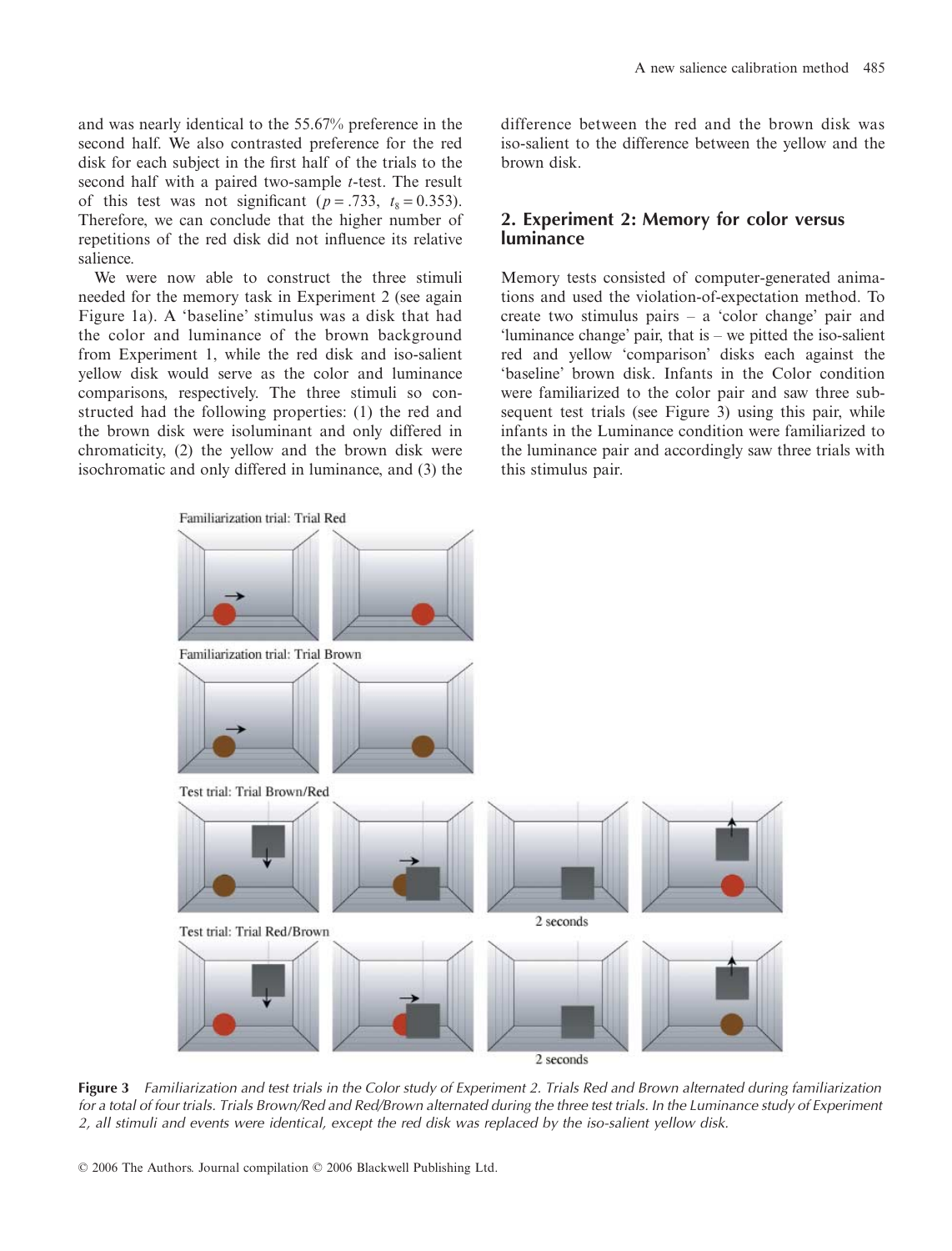#### 2.1. Methods

2.1.1. Subjects

Forty full-term, 6.5-month-old infants participated in this study (age: 180 days−210 days, mean: 191.0 days ±10.2 days). Subjects were randomly assigned to one of the following conditions: Color study (No change or Color change conditions) or Luminance study (No change or Luminance change conditions).

#### 2.1.2. Apparatus

In addition to the same apparatus that was used in Experiment 1, a timing device was used to measure looking times in the outcome phase of the test trials.

#### 2.1.3. Stimuli and procedure

Infants were familiarized to either the color or the luminance change pairs. During the four familiarization trials, infants saw alternating objects of the pair appear on one side of the stage and then move to the other side. Then, in the test trials, half of the infants saw an object disappear behind a screen and, once the screen was removed, saw the same object ('No change'); the other half saw the same sequence, except that when the screen was removed, the other object from the pair was revealed (producing a 'Color' or 'Luminance' change). Occlusion time was 2 seconds. All infants saw three test trials. Between each of the trials (familiarization and test), an animated blue curtain closed and reopened. Each time an object (disk, screen, curtain) moved on the screen, it was coupled with a sound effect in order to keep infants' gaze fixated on the monitor. All stimuli were presented on a light grey background (note that

this is a change from the brown background that was used during the salience calibration in Experiment 1; please see Experiment 3 for a description of a control experiment that confirms that the calibrations we made there are still valid here).

An online observer, trained in recording infant looking times and blind to condition, reviewed the video of the infant's behavior. The observer operated a button box that triggered the computer to record looking times. A sound cued the observer when the screen moved upwards to reveal the object, at which point the observer would hold down the timing button whenever the infant looked toward the stage. Whenever the infant looked away from the stage, the observer released the button. Looking time was accumulated until the infant looked away for 2 seconds, at which point the computer turned off the stage lights, and recorded the accumulated looking time minus 2 seconds.

All experimental recordings were later re-scored in the same way by a second observer, also blind to condition. If inter-observer agreement between the online and the offline observer was lower than 95%, a third observer was used (approximately 10% of the cases) to break the tie. If the third observer's measurements had not agreed with either of the previous observers at higher than 95%. that subject would have been excluded from further analysis (however, no infants were excluded for this reason).

#### 2.2. Results

In short, our main result is that mean looking times per trial were significantly different from baseline (No change) when the color of the object changed (Figure 4a), but not when the luminance of the object changed (Figure 4b). In this section, we will describe the results for the Color and the Luminance change study in turn.



**Figure 4** Mean looking times (in seconds) in the color (a) and luminance (b) memory tests (±SE) show significant visual memory for color, but not luminance, differences in 6.5-month-old infants.

© 2006 The Authors. Journal compilation © 2006 Blackwell Publishing Ltd.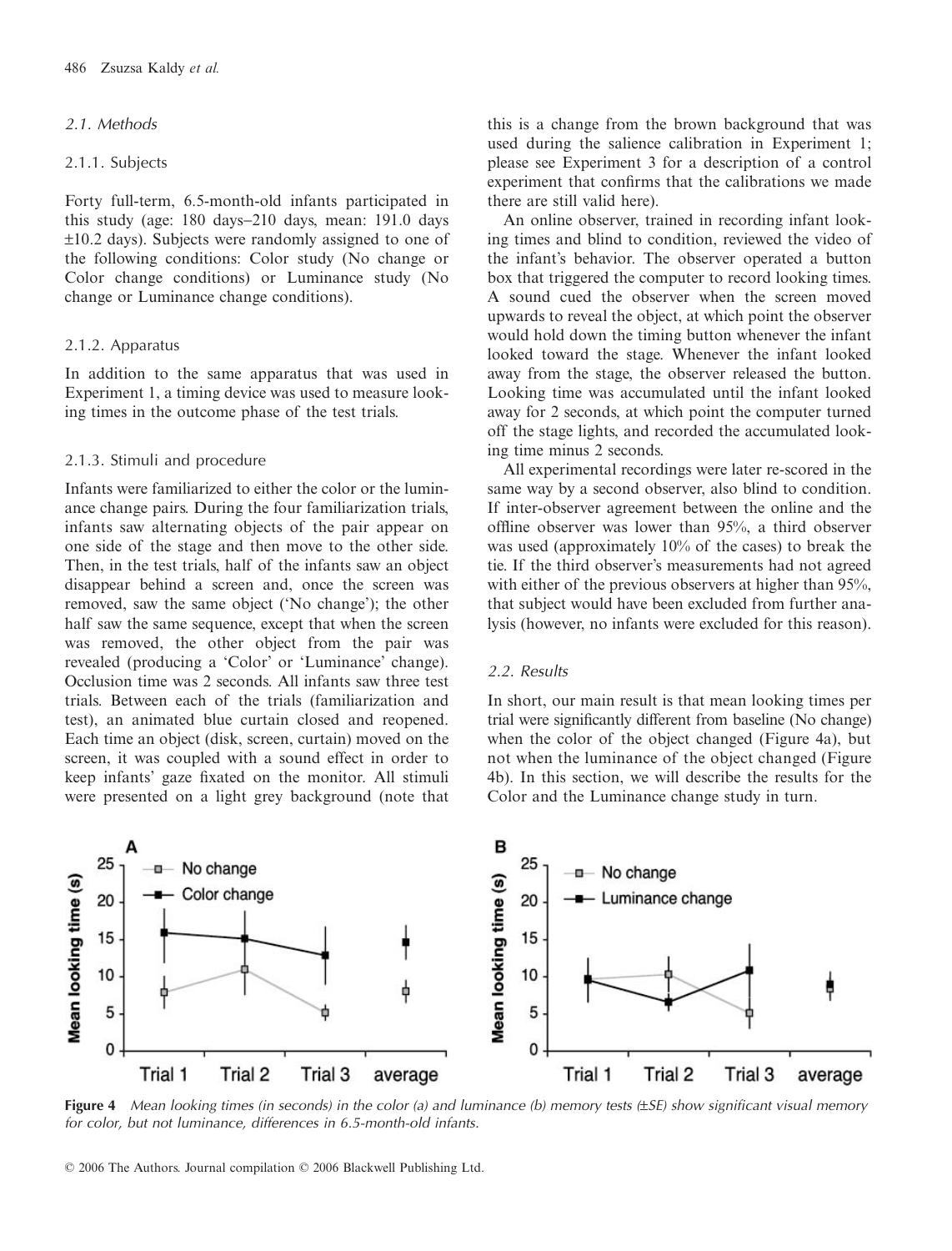#### 2.2.1. Color change study

Preliminary analysis showed no effect of gender, age (infants closer to 6 months vs. 7 months), or first object shown (brown/red disk). These factors were dropped from further analysis.

Mean looking times with standard errors by condition and trial are shown in Figure 3a. Looking times were analyzed in a repeated measures  $3 \times 2$  ANOVA with Trials (3) as within-subject factor and Color change (2) as between-subjects factor.

There was no main effect of Trials  $(F_{2,36} < 1, ns)$ . There was a significant main effect of Color change  $(F_{1,18} = 6.309, p = .022)$ . Trials and Color change did not interact  $(F_{2,36} < 1, ns)$ .

Effect size was estimated using  $\eta^2$ : color change accounted for 26% of the variance over all three test trials.

Planned comparisons examined looking times across the three trials for the experimental groups versus the control group. One-tailed *t*-tests showed significant results in the first  $(t_{18} = 1.87, p = .042)$ , and the third trials  $(t_{18} = 1.84, p = .041)$ , as well as for the average of all three trials  $(t_{18} = 2.51, p = .011)$ .

#### 2.2.2. Luminance study

Preliminary analysis showed no effect of gender, age (infants closer to 6 months vs. 7 months), or first object shown (brown/yellow disk). These factors were dropped from further analysis.

Mean looking times with standard errors by condition and trial are shown in Figure 3b. Looking times were analyzed in a repeated measures  $3 \times 2$  ANOVA with Trials (3) as within-subject factor and Luminance change (2) as between-subjects factor.

There was no main effect of Trials  $(F_{2,36} < 1, ns)$  or Luminance change  $(F_{1,18} < 1, ns)$ . Trials and Luminance change did not interact  $(F_{2,36} = 1.1, p = .296, ns)$ .

#### 2.3. Discussion

Results of Experiment 2 show that when 6.5-month-old infants are presented with an equally salient color change versus luminance change, they remember the color change, but not the luminance change. In other words, infants tended to notice when the brown disk changed to red or red changed to brown, but not when brown lightened to yellow or yellow darkened to brown. Of course, this does not imply that color is always remembered, while luminance is never remembered. Further studies with other stimulus pairs are required to make such broad claims. We are optimistic that the methodology exhibited here permits formal exploration of this parameter space; experiments are ongoing.

# **3. Experiment 3: Confirming iso-salience**

Salience is not an absolute quantity and it can be influenced by local context (as too, of course, may be appearance; see Pereverzeva & Teller, 2004). In Experiment 1, a red and a yellow disk were calibrated to iso-salience, with respect to a common brown background. However, in the subsequent memory tests of Experiment 2, it was necessary to use a new background (light grey). Given this, it was necessary to run a control experiment to ensure that our iso-salient stimuli were, indeed, still iso-salient on this new background. Our assumption was that the grey background was sufficiently different from both the red and yellow disks as to not affect their relative salience. This control experiment confirmed that iso-salience was preserved on the new background.

#### 3.1. Methods

#### 3.1.1. Subjects

Thirteen healthy, full-term, 6.5-month-old infants (seven females) participated in this study (age: 180–210 days, mean:  $192 \pm 9.1$  days).

#### 3.1.2. Apparatus, stimuli and procedure

This additional preferential looking study was conducted to cross-check the iso-salience of the calibrated red–yellow pair on the new grey background using the same apparatus. A maximum of 24 test trials were run. Mixed in with 12 test trials, there were six dummy trials of red–brown and six dummy trials of yellow–brown pairs of disks (on the same grey background). The experimental procedures were otherwise identical to those described in Experiment 1.

#### 3.2. Results, data analysis and discussion

The results are based on 105 completed test trials. All of the subjects gave valid responses in at least 15 trials (test and dummy trials combined). The two-tailed one-sample *t*-test showed that the results were not significantly different from an equal (50%) preference  $(t_{12} = 0.313,$  $p = .76$ ). In brief, the salience relationship that we established in our calibration experiment remained valid, even when the surrounding context was changed from brown to light grey.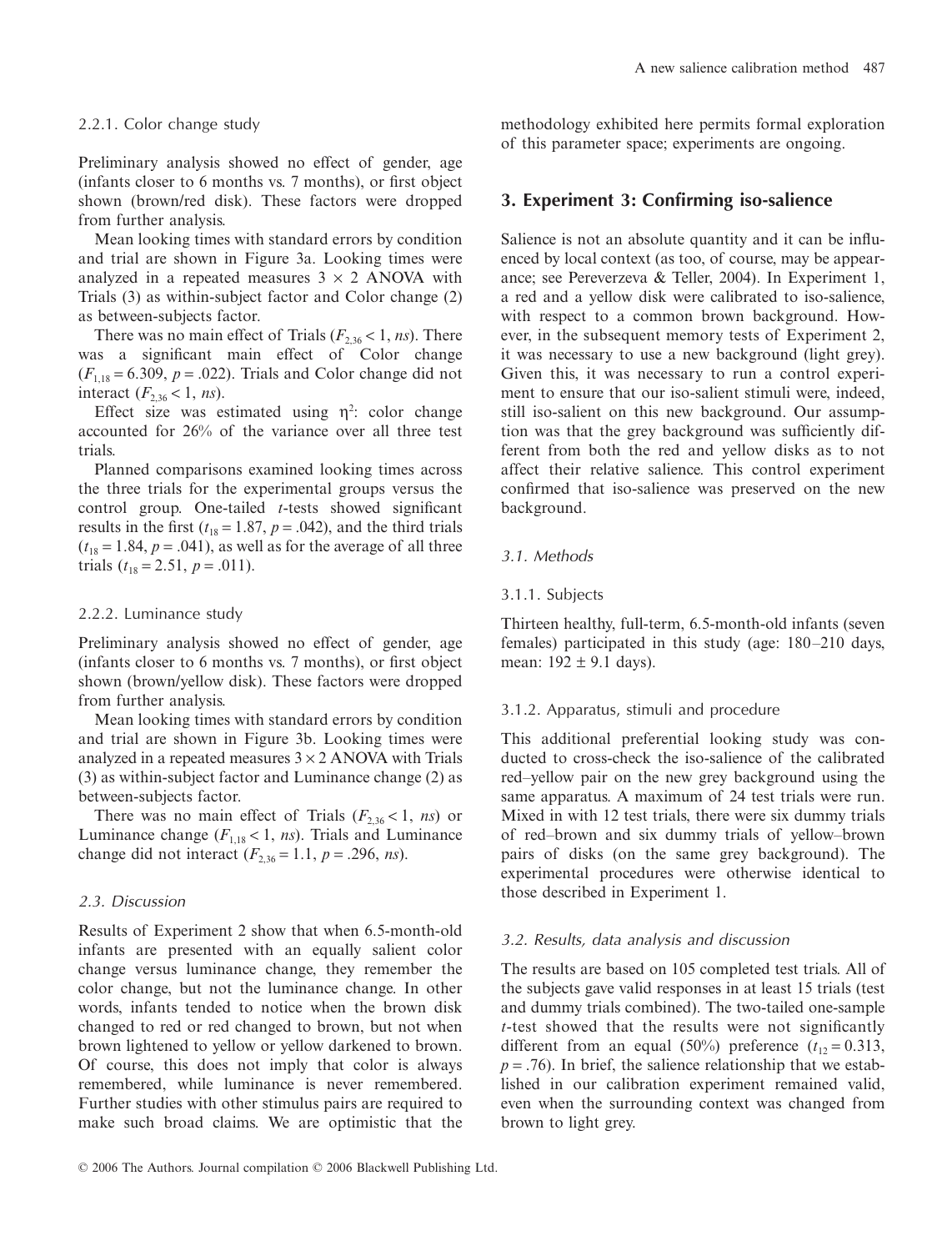Of course, one cannot be cavalier in general with such changes of context – it is all but certain that if the background had been changed to a shade of red or a shade of yellow, that the two stimuli would no longer be isosalient. In the present case, however, the fact that the new background was both neutral and very different in appearance from both stimuli helped assure that the salience relationship was preserved.

# **4. General discussion**

We have described and applied a novel salience calibration method. We argue that visual working memory can only be legitimately assessed if the relative salience of objects and their features is taken into account. Our calibration method (or a version of it, adapted to the experimental context in question) can provide a rigorous way to establish a metric for visual inter-dimensional salience in infants.

In addition to introducing this new method, our results point to an interesting aspect of infant visual memory: when salience is properly controlled, visual memory for color not only exists at 6.5 months, but may be better than that for luminance. Indeed, psychophysical studies with adults have shown that not all perceptual dimensions are retained in visual working memory equally (Stefurak & Boynton, 1986; Magnussen, 2000). Though a more extensive exploration of color vs. luminance memory is required for robust conclusions, the current findings bring infants' abilities into line with those of adults. It has been found that memory for color in adults is better than for luminance (Sachtler & Zaidi, 1992) and memory for colored scenes is about 5–10% better than for black and white images (Wichmann, Sharpe & Gegenfurtner, 2002), even when salience is controlled. We speculate that infants' better memory for color is adaptive, since the local luminance of an object can and often does change from one moment to the next (subject, as it is, to the vagaries of shadows and illuminants), while local chromaticity is a relatively more stable identifier. Therefore, prioritizing color memory over luminance seems quite plausible.

The particular calibration procedure used in this study need not be followed to the letter, but, instead, is offered as a suggestive paradigm for salience calibration in general. Just as there have emerged many iso-luminance calibrations, some more straightforward than others, some more appropriate for certain experimental questions (see e.g. Cavanagh, MacLeod & Anstis, 1987; Chaudhuri & Albright, 1990), so too are there likely to emerge various iso-salience calibrations. What we have hoped to establish here is an existence proof of sorts for the value and validity of salience calibration.

## **Acknowledgement**

This research was supported by NSF BCS-0079917 grant awarded to AML.

### **References**

- Aslin, R.N., & Fiser, J. (2005). Methodological challenges for understanding cognitive development in infants. *Trends in Cognitive Sciences*, **9**, 92–98.
- Atkinson, J., Hood, B., Wattam-Bell, J., & Braddick, O. (1992). Changes in infants' ability to switch visual attention in the first three months of life. *Perception*, **21**, 643–653.
- Cavanagh, P., MacLeod, D.I., & Anstis, S.M. (1987). Equiluminance: spatial and temporal factors and the contribution of blue-sensitive cones. *Journal of the Optical Society of America A*, **4**, 1428–1438.
- Chaudhuri, A., & Albright, T.D. (1990). A new technique for estimating chromatic isoluminance in humans and monkeys. *Visual Neuroscience*, **5**, 605–608.
- Dannemiller, J.L. (1998). A competition model of exogenous orienting in 3.5-month-old infants. *Journal of Experimental Child Psychology*, **68**, 169–201.
- Dannemiller, J.L. (2000). Competition in early exogenous orienting between 7 and 21 weeks. *Journal of Experimental Child Psychology*, **76**, 253–274.
- Gazzaniga, M.S., Ivry, R.B., & Mangun, G.R. (2002). *Cognitive neuoscience: The biology of the mind* (2nd edn.). New York: W.W. Norton.
- Itti, L., & Koch, C. (2001). Computational modelling of visual attention. *Nature Reviews Neuroscience*, **2**, 194–203.
- Kaldy, Z., & Leslie, A.M. (2003). Identification of objects in 9-month-old infants: integrating 'what' and 'where' information. *Developmental Science*, **6**, 360–373.
- Kaldy, Z., & Leslie, A.M. (2005). A memory span of one? Object identification in 6.5-month-old infants. *Cognition*, **57**, 153–177.
- Magnussen, S. (2000). Low-level memory processes in vision. *Trends in Neuroscience*, **23**, 247–251.
- Pereverzeva, M., Hui-Lin Chien, S., Palmer, J., & Teller, D.Y. (2002). Infant photometry: are mean adult isoluminance values a sufficient approximation to individual infant values? *Vision Research*, **42**, 1639–1649.
- Pereverzeva, M., & Teller, D.Y. (2004). Infant color vision: influence of surround chromaticity on spontaneous looking preferences. *Visual Neuroscience*, **21**, 389–395.
- Ross, S.M., & Dannemiller, J.L. (1999). Color contrast, luminance contrast and competition within exogenous orienting in 3.5-month-old infants. *Infant Behavior and Development*, **22**, 383–404.
- Sachtler, W.L., & Zaidi, Q. (1992). Chromatic and luminance signals in visual memory. *Journal of the Optical Society of America*, **9**, 877–894.
- Stefurak, D.L., & Boynton R.M. (1986). Independence of memory for categorically different colors and shapes. *Perception and Psychophysics*, **39**, 164–174.